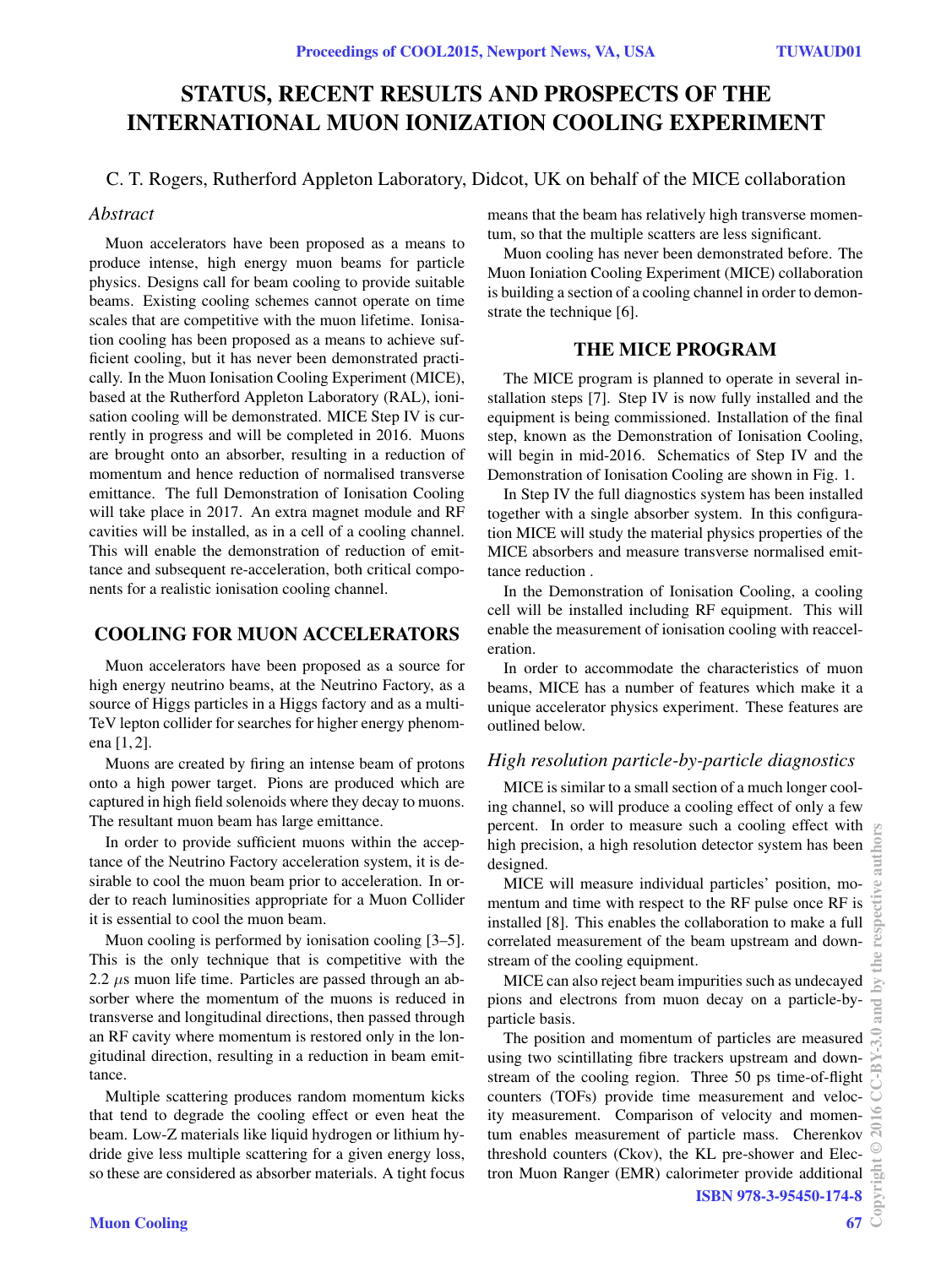### Proceedings of COOL2015, Newport News, VA, USA



Figure 1: Schematic of the MICE cooling channel at Step IV (top) and for the full demonstration of ionisation cooling (bottom).

#### particle identification.

### **High Aperture Superconducting Solenoids**

At Step IV MICE has three superconducting solenoid assemblies: two 5-coil Spectrometer Solenoids (SSU and SSD) and one 2-coil Focus Coil module (FC). SSU and SSD provide a uniform 4 T field which is necessary for reconstruction of particle momentum in the tracker. Match coils provide matching to the final focus enabling independent selection of  $\beta$  and  $\beta'$ . FC can operate with the coils having the same polarity (solenoid mode) or opposite polarite (flip mode). In the Demonstration of Ionisation Cooling an additional Focus Coil module will be installed.

The bore aperture of the magnets is more than 200 mm radius and the magnets are closely packed at Step IV, resulting in magnetic coupling between adjacent modules.

# Liquid Hydrogen and Lithium Hydride Absorbers

At Step IV, energy loss is provided by either liquid hydrogen or lithium hydride absorbers. Both will be operated separately. During the Demonstration of Ionisation Cooling, only lithium hydride absorbers will be operated.

The liquid hydrogen absorbers present 350 mm thickness of liquid hydrogen on the beam axis. The hydrogen is encapsulated in a pair aluminium windows of 150 micron thickness. An additional pair of windows protect the rest of the experiment in the case of a burst of the main windows. The windows are curved, enabling a thinner construction. This results in less scattering.

The lithium hydride absorber is a 65 mm thickness disk of lithium-6 enriched lithium hydride.

# **COMMISSIONING STATUS OF THE MICE MAGNETS**

The Step IV magnet assemblies have all been tested and trained to design currents during the construction phase of the project. They have been transported to the MICE hall and were installed on the beam line in 2014. A partial return yoke was installed around the MICE magnets in 2015 so that stray fields from the MICE magnets do not impinge on nearby equipment. The magnets have been cooled down and all magnets have been successfully powered.

- SSU has been fully trained to production current. SSU awaits a soak test before it can be considered fully commissioned.
- SSD has been trained to near production currents. During one of the training cycles the low temperature lead to Match Coil 1 of SSD failed, making the coil inoperable at Step IV. MICE has designed a new baseline optics to accommodate the failed coil.
- FC has been cooled and powered with a 114 A current, followed by a 20 hour soak test at 120 A, demonstrating the full range of operational currents with the coils in solenoid mode. Tests in flip mode will follow.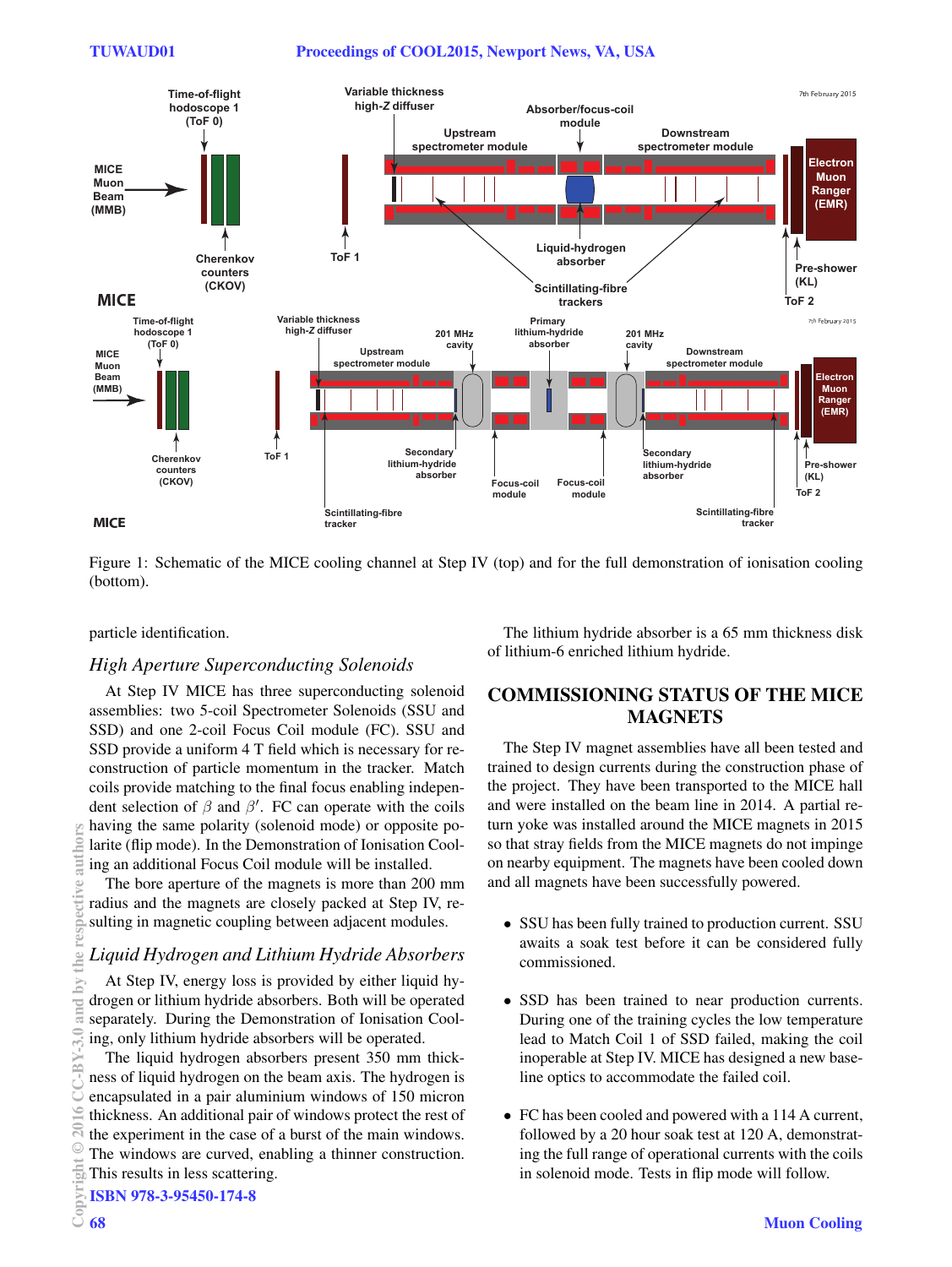Once the individual coil assemblies have been shown to power correctly, the entire line will be powered together. Adjacent magnets are coupled. This may result in a requirement for combined training of coils in the presence of the field of neighbouring coils. Additionally, simulations indicate that a quench in one coil will quench the line. A combined quench protection system has been designed and will be tested with all the magnets in combination.

# COMMISSIONING STATUS OF THE MICE DIAGNOSTICS

The MICE diagnostics is now commissioned and operational.

#### *Scintillating Fibre Trackers*

The MICE scintillating fibre trackers consist of planes of fibres laid across the beam pipe. Three planes are arranged into a station, adjacent planes rotated through 120 degrees, providing a measurement of the position of particles at each station. Five stations make up each tracker. By fitting the expected helical trajectory to the observed space points, MICE determines the momentum of each particle. Combined with the position measurement and time measurement at the TOFs, MICE is able to reconstruct the full phase space of particles in the beam.

The MICE scintillating fibre trackers were installed in the MICE spectrometers prior to their move to the Hall. The cabling was completed during April and a series of calibration runs were performed using a pulser trigger and light provided by a set of LEDs in the magnet bore. Subsequently a muon beam was passed through the trackers and the tracker readout was synchronised with the other detector readouts. The tracker efficiency has been measured using this beam and found to meet specification. Final numbers await a full analysis.

#### *Particle Identification Detectors*

The EMR is a totally active scintillator detector at the downstream end of MICE. Muons that pass into the detector are stopped. Particle identification is achieved by examining the characteristics of energy deposition in the detector.

The EMR was commissioned in 2013 and shown to achieve a good rejection of electrons from muon decays. Several features of the energy deposited by electron showers and muons were used to characterise these different particle species. Analysis has shown 99.6% of muons tagged as muons while 95% of electrons are tagged as electrons. The MICE muon beam has on a small electron impurity, and so the EMR should enable good rejection of electrons.

The Ckov, KL and TOF detectors have been installed and operational for many years and continue to function reliably.

### *Beam Based Alignment*

The MICE beam has been used to validate individual detector reconstruction and to provide a global alignment of



Figure 2: Angular distribution of axis of helices, fitted to tracker station hits in the tracker region.

the diagnostics with each other. The beam based alignment of the diagnostics validates the surveyed alignment.

The tracking detectors have been aligned with respect to one another by means of propagating straight tracks from one detector to the other in the absence of fields in the magnets. By performing the analysis track by track, effects that are dependent on momentum or other phase space variables can be neglected. Analysis indicates alignments in line with expectations from survey and other measurements.

A similar procedure has been used to align the other detectors. For these detectors, the position resolution is insufficient to be competitive with the survey and the measurement merely validates the survey. All of the detector positions have been found to be consistent with the survey except for TOF0, where the analysis of the alignment has not yet been completed.

Reconstruction has been performed in the MICE trackers in order to measure the alignment of the trackers to the solenoids. Space points were projected onto a single  $x - y$ plane and a cycloid was fitted, enabling a calculation of the estimated track tilt for each track. By calculating the distribution peak, the tracker tilt was found with respect to the solenoid axis.

The distribution of angles for a set of reconstructed tracks is shown in Fig. 2. The spectrometer solenoids were running in a pre-commissioning state in a reduced field of 1.46 T. A 4 T field will be used when the trackers are fully commissioned. The measurement is expected to have a significant systematic error that has yet to be calculated. Alignments were found to be of order mrad, which is compatible with the survey and field measurements.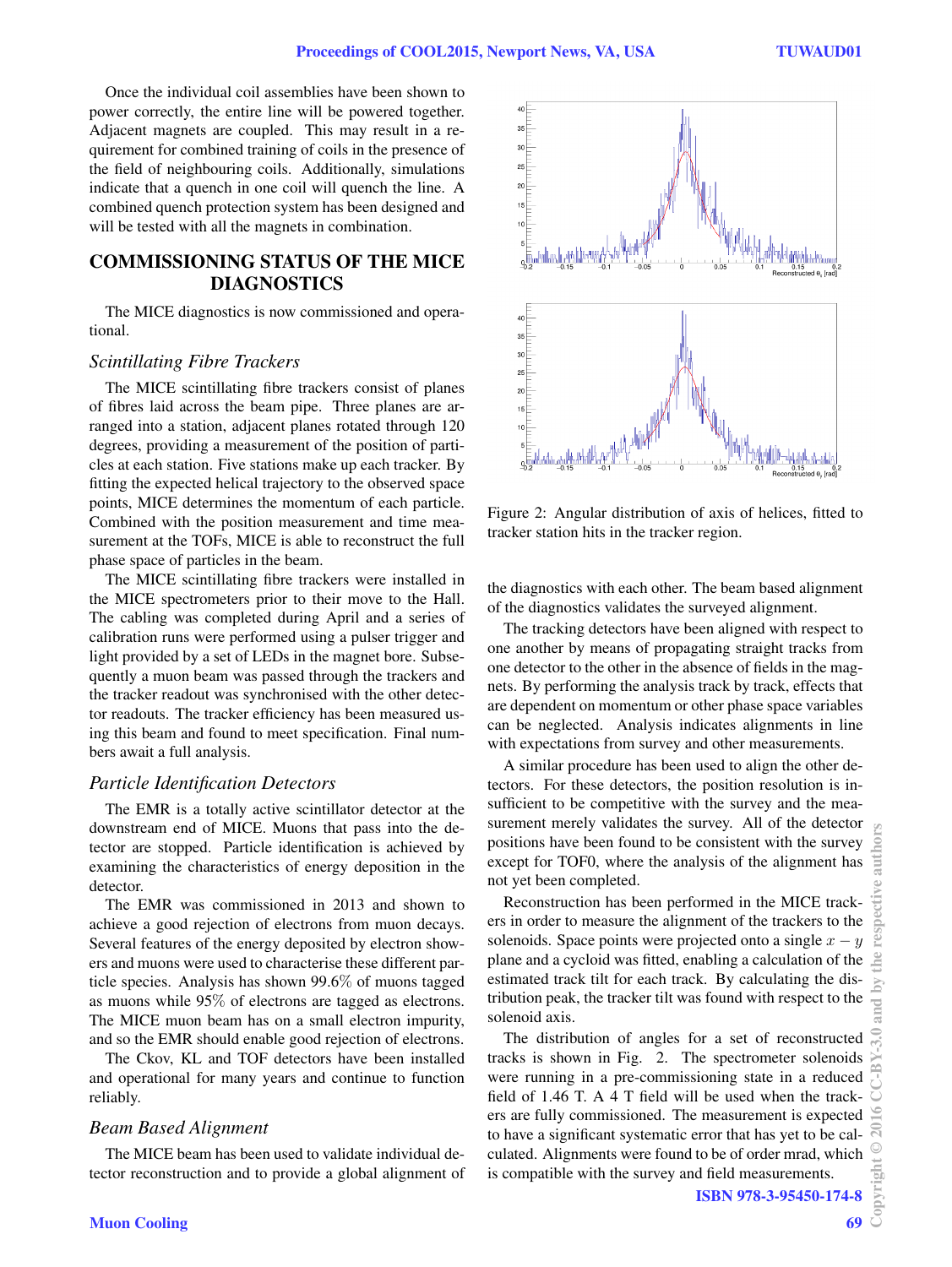### PLANS FOR STEP IV

The beam-based alignment of the cooling channel will continue. Measurement of magnet alignment will be performed by projecting tracks from the upstream tracker to the downstream tracker and comparing with simulation.

The beam will be passed through the cooling channel without an absorber and the optical properties of the beamline will be checked. Absorbers will be placed in the beamline and the transported emittance with and without the absorber will be measured.

# DEMONSTRATION OF IONISATION COOLING



Figure 3: (Top) optical  $\beta$  function and (Bottom) simulated emittance reduction as a function of input emittance in the full demonstration lattice.

A revised lattice for the Demonstration of Ionisation Cooling has been devised in the light of experience from the Step IV construction phase [11]. This step reuses the existing Step IV hardware, with the addition of two 200 MHz RF cavities and an additional Focus Coil module that has already been constructed and operated successfully.

The lattice has a focus at the central point of the two Focus Coil modules, where the primary lithium hydride absorber sits. Additional secondary absorbers sit at the outer edge of the lattice. These secondary absorbers serve to shield the tracking detectors from the RF cavities and to provide additional cooling. The simulated optical function is shown in Fig. 3.

The 430 mm long RF cavities will operate at around 10 MV/m and 201.25 MHz. The gradient is enhanced by beryllium windows on the axis which helps to keep the electric field more axial to the beamline. The energy recovered by the RF cavities will be less than the energy lost by the beam in the absorbers, but should be sufficient to show the principle of energy recovery.

The performance of the lattice is shown in Fig. 3. The equilibrium emittance is expected to be around 3 mm while transverse emittance reduction around 7% is expected for higher emittance beams.

Construction of the Demonstration of Ionisation Cooling will begin in the summer of 2016, following the end of Step IV operations. First beam is expected in 2017.

### CONCLUSIONS

Muon accelerators have the potential to make definitive measurements of neutrino oscillations at the Neutrino Factory, and to serve as either a Higgs factory or a discovery machine in a Muon Collider.

Ionisation cooling is the critical enabling technique for muon accelerators. MICE is intended to demonstrate muon ionisation cooling for the first time.

MICE Step IV is in the final stages of commissioning for data taking late in 2015 or early in 2016. The MICE Demonstration of Ionisation Cooling is in the final design stage, with most of the major design components on site at RAL.

### **REFERENCES**

- [1] M. Alsharo'a et al. Phys. Rev. ST Accel. Beams 6 (Aug, 2003) 081001.
- [2] IDS-NF Collaboration, S. Choubey et al., International Design Study for the Neutrino Factory, Interim Design Report, tech. rep., 2011. arXiv:1112.2853.
- [3] V. Parkhomchuck and A. Skrinsky, Cooling Methods for Charged Particle Beams, Rev.Accel.Sci.Tech. 1 no. 1, (2008) 237.
- [4] C. Yoshikawa et al., "Status of the Complete Muon Cooling Channel Design and Simulations," IPAC-2014-TUPME016
- [5] D. Stratakis and R. Palmer, "Rectilinear six-dimensional ionization cooling channel for a muon collider: A theoretical and numerical study", Phys. Rev. ST Accel. Beams 18 (2015) 031003
- [6] MICE Collaboration, G. Gregoire, G. Ryckewaert, L. Chevalier, J. Rey, M. Catanesi, et al., Proposal to the Rutherford Appleton Laboratory: an International Muon Ionization Cooling Experiment (MICE),. http://mice.iit.edu/micenotes/public/pdf/MICE0021/MICE0021.pdf. MICE-NOTE-21
- [7] M. Bogomilov et al, "The MICE Muon Beam on ISIS and the beam-line instrumentation of the Muon Ionization Cooling Experiment", JINST 7 (2012) P05009.
- [8] D. Adams et al, "Characterisation of the muon beams for the Muon Ionization Cooling Experiment", European Journal of Physics C, Volume 73, Number 10.